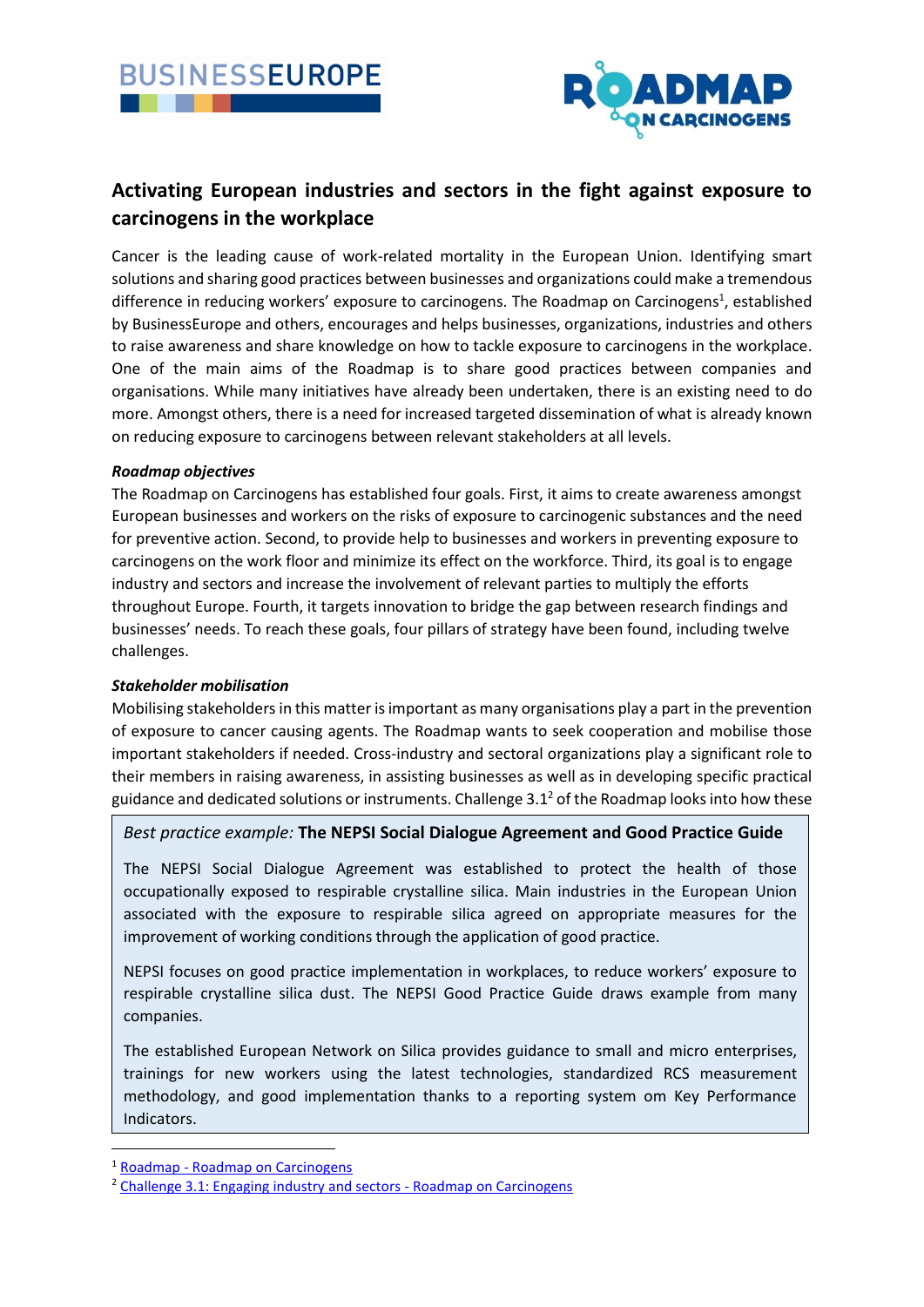



industries and sectors can be engaged more and support companies as much as possible. Within this challenge, the Roadmap aims at activating sectors to develop their own solutions and feed into the Roadmap, not only with initial ideas, but also with practical details on how to implement these solutions.

### *Funding possibilities*

It is known that different organisations, like Member States, industries or sector organisations, national social security insurance initiatives and others, already have funds or specific fiscal measures in place that can stimulate businesses to invest in occupational safety and health. Nevertheless, often, businesses and organisations are not aware of the financial opportunities and support measures that already exist. In line, the aim of challenge 2.3<sup>3</sup> is to gain more insight into financial possibilities and opportunities that exist.

## *Needs from businesses to address carcinogens in the workplace:* **The case of Spain**

Spanish companies identified that aid to companies should focus firstly on raising awareness about carcinogens in the workplace as well as developing more knowledge on how regulations on carcinogens will affect them. The existence of technical advisory committees, open to sectoral employer organisations, could play a pivotal role in the latter.

Secondly, mutual insurance companies were identified as key stakeholders in assisting companies by offering them prevention advice on the one hand and producing good training tools on the other hand. More support however is needed for enabling the exchange of information and experiences between different companies.

Thirdly, access to adequate funding and incentives are crucial in order to carry out technical studies, implement targeted health surveillance protocols and implement needed investments in the installation of up-to-date systems.

## *Take part in the challenge of tackling workers' exposure to carcinogens*

Despite significant work already done to tackle to problem of workers' exposure in the fight against carcinogens, there is still a need for more insight, knowledge and action, and we all share this responsibility. Among others, there is a great role for the industry sector organisations to share their insights and knowledge, as well as interact with other stakeholders to gain knowledge of best practices of others. Therefore, we strongly incentivize everyone to play their part in this challenge.

On Thursday the 19<sup>th</sup> of May, several Roadmap partners will organise a joint online workshop in line with challenge 3.1 on the important role of (cross-)sectoral organisations in supporting and encouraging the companies in their network to take measures against exposure to carcinogens. The workshop seeks to find out to what extent sectoral organisations can work together with the Roadmap on Carcinogens and exchange some good practices in view of formulating follow-up actions for the coming years. In addition, the workshop will focus on best practices in terms of safe working procedures, in line with challenge 4.3<sup>4</sup>, and on the financing of measures to prevent workers getting

<sup>&</sup>lt;sup>3</sup> [Challenge 2.3: Funds for businesses -](https://roadmaponcarcinogens.eu/strategy/challenge-2-3-funds-for-businesses/) Roadmap on Carcinogens

<sup>4</sup> [Challenge 4.3: Safe working procedures -](https://roadmaponcarcinogens.eu/strategy/challenge-4-3-safe-working-procedures/) Roadmap on Carcinogens